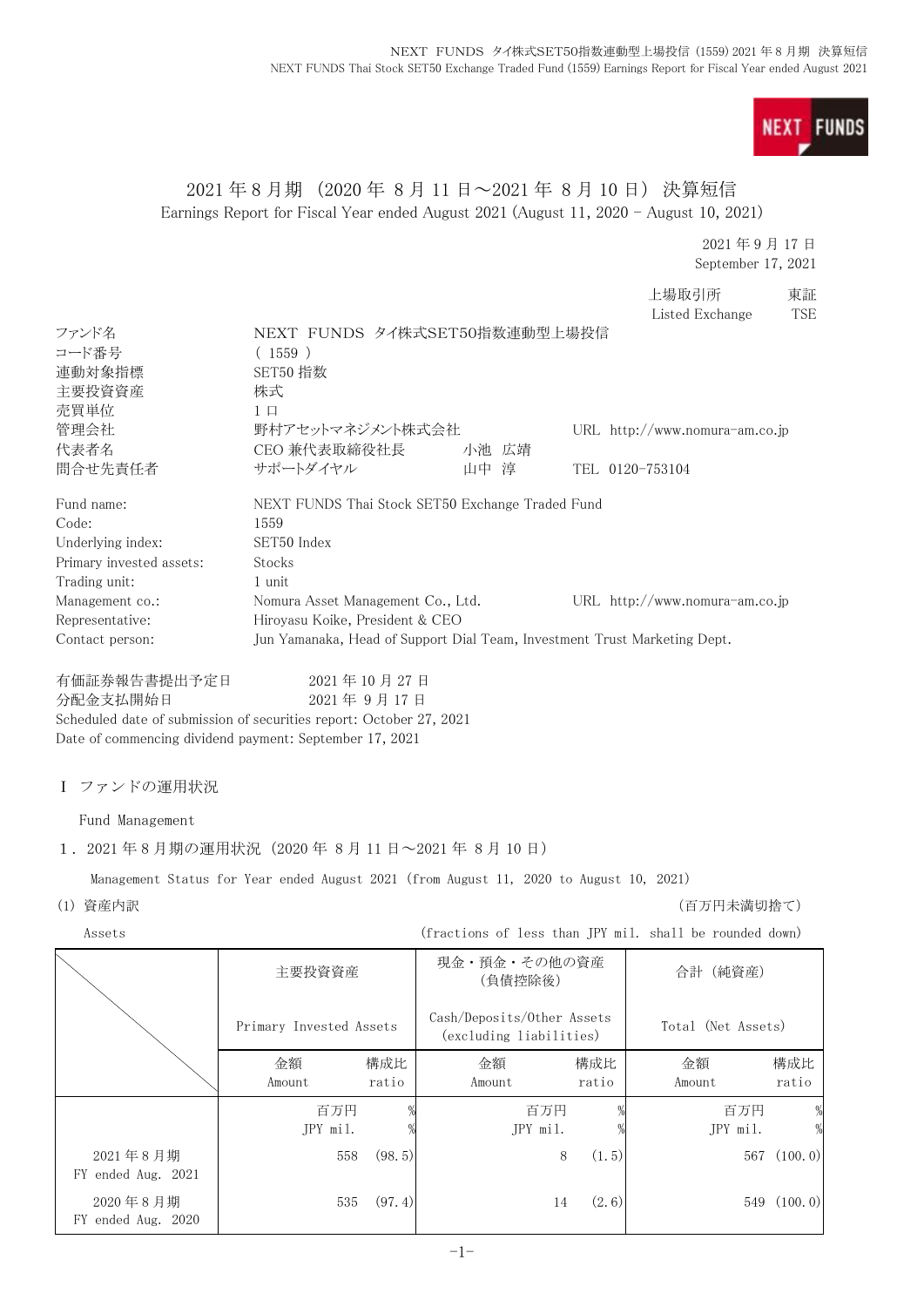NEXT FUNDS タイ株式SET50指数連動型上場投信 (1559) 2021 年 8 月期 決算短信 NEXT FUNDS Thai Stock SET50 Exchange Traded Fund (1559) Earnings Report for Fiscal Year ended August 2021

## (2) 設定・解約実績 (2) またまま (1) これには はんしゃ (1) これには はんしょう (千口未満切捨て)

Creation and Redemption (fractions of less than one thousand units shall be rounded down)

|                                | 前計算期間末<br>発行済口数<br>No. of Issued Units<br>at End of Previous<br>Fiscal Period<br>$\mathcal{L}(\mathbb{D})$ | 設定口数<br>No. of Units Created<br>$\left( \circled{2} \right)$ | 解約口数<br>No. of Units<br>Redeemed<br>$\left( \circled{3}\right)$ | 当計算期間末<br>発行済口数<br>No. of Issued Units<br>at End of Fiscal<br>Period<br>$(① + ② - ③)$ |
|--------------------------------|------------------------------------------------------------------------------------------------------------|--------------------------------------------------------------|-----------------------------------------------------------------|---------------------------------------------------------------------------------------|
|                                | 千口<br>'000 units                                                                                           | 千口<br>'000 units                                             | 千口<br>'000 units                                                | 千口<br>'000 units                                                                      |
| 2021年8月期<br>FY ended Aug. 2021 | 200                                                                                                        |                                                              |                                                                 | 200                                                                                   |
| 2020年8月期<br>FY ended Aug. 2020 | 200                                                                                                        |                                                              |                                                                 | 200                                                                                   |

(3) 基準価額

Net Asset Value

|                                | 総資産<br>Total Assets<br>$\mathcal{L}(\mathbb{D})$ | 負債<br>Liabilities<br>(Q) | 純資産<br>Net Assets<br>$(③(①-②))$ | 10 口当り基準価額<br>((3) 当計算期間末発行済口数) ×10)<br>Net Asset Value per 10 units<br>$((\textcircled{3}/\text{No. of Is sued Units at End of Fiscal})$<br>Period $)\times$ 10) |
|--------------------------------|--------------------------------------------------|--------------------------|---------------------------------|-------------------------------------------------------------------------------------------------------------------------------------------------------------------|
|                                | 百万円<br>$JPY$ mil.                                | 百万円<br>JPY mil.          | 百万円<br>JPY mil.                 | 円<br><b>JPY</b>                                                                                                                                                   |
| 2021年8月期<br>FY ended Aug. 2021 | 576                                              |                          | 567                             | 28, 365                                                                                                                                                           |
| 2020年8月期<br>FY ended Aug. 2020 | 563                                              | 14                       | 549                             | 27, 478                                                                                                                                                           |

### (4) 分配金

Dividend Payment

|                                | 10 口当り分配金<br>Dividend per 10 units |
|--------------------------------|------------------------------------|
|                                | 円                                  |
|                                | <b>JPY</b>                         |
| 2021年8月期                       | 320                                |
| FY ended Aug. 2021             |                                    |
| 2020年8月期<br>FY ended Aug. 2020 | 590                                |

### 2.会計方針の変更

Change in Accounting Policies

| ① 会計基準等の改正に伴う変更                                             | 無 |    |
|-------------------------------------------------------------|---|----|
| Changes accompanying revision to accounting standards, etc. |   | No |
| ② ①以外の変更                                                    | 無 |    |
| Changes other than those in $(l)$                           |   | Nο |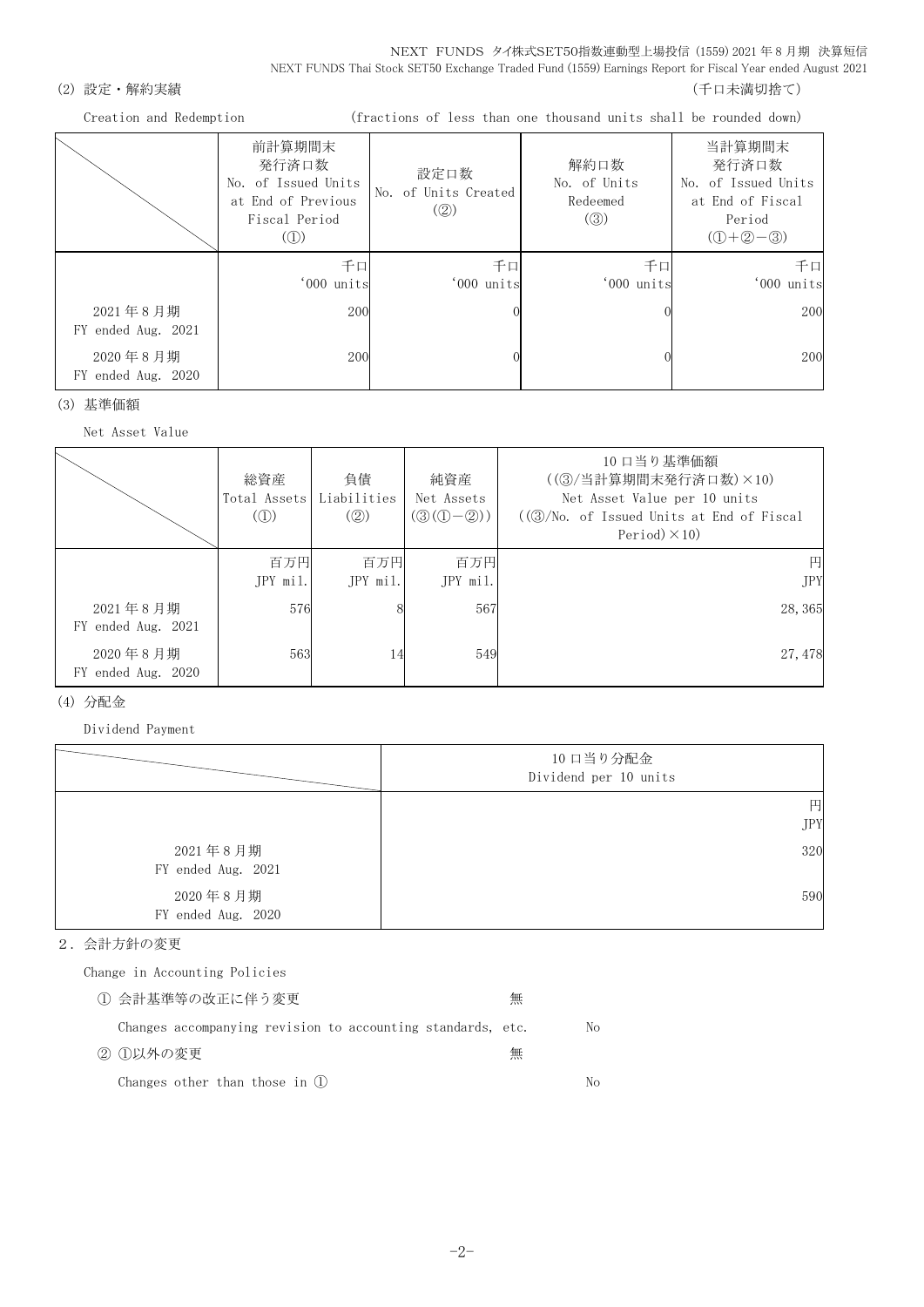## Ⅱ 財務諸表等 Financial Statements

## (1)【貸借対照表】 Balance Sheet

|                                                     |                                                                     | (単位:円) (Unit:JPY)                                                   |
|-----------------------------------------------------|---------------------------------------------------------------------|---------------------------------------------------------------------|
|                                                     | 第10期<br>(2020年8月10日現在)<br>10th Fiscal Year<br>As of August 10, 2020 | 第11期<br>(2021年8月10日現在)<br>11th Fiscal Year<br>As of August 10, 2021 |
|                                                     | 金額 Amount                                                           | 金額 Amount                                                           |
| 資産の部<br>Assets                                      |                                                                     |                                                                     |
| 流動資産<br>Current assets                              |                                                                     |                                                                     |
| 預金<br>Deposits                                      | 6,566,530                                                           | 8, 951, 138                                                         |
| コール・ローン<br>Call loans                               | 2, 398, 551                                                         | 2, 989, 379                                                         |
| 株式<br>Stocks                                        | 535, 417, 537                                                       | 558, 595, 945                                                       |
| 未収入金<br>Accounts receivable - other                 | 11, 951, 944                                                        |                                                                     |
| 未収配当金<br>Accrued dividends receivable               | 310, 982                                                            | 251,646                                                             |
| 差入委託証拠金<br>Margin deposits                          | 6, 987, 002                                                         | 5, 267, 384                                                         |
| 流動資産合計<br>Total current assets                      | 563, 632, 546                                                       | 576, 055, 492                                                       |
| 資産合計<br>Total assets                                | 563, 632, 546                                                       | 576, 055, 492                                                       |
| 負債の部<br>Liabilities                                 |                                                                     |                                                                     |
| 流動負債<br>Current liabilities                         |                                                                     |                                                                     |
| 派生商品評価勘定<br>Revaluation of derivatives              | 504, 863                                                            | 352, 264                                                            |
| 未払収益分配金<br>Unpaid dividends                         | 11,800,000                                                          | 6,400,000                                                           |
| 未払受託者報酬<br>Trustee fees payable                     | 154, 564                                                            | 169, 465                                                            |
| 未払委託者報酬<br>Investment trust management fees payable | 1, 545, 583                                                         | 1,694,600                                                           |
| 未払利息<br>Accrued interest expenses                   | E                                                                   | $\overline{c}$                                                      |
| その他未払費用<br>Other accrued expenses                   | 65,548                                                              | 140,584                                                             |
| 流動負債合計<br>Total current liabilities                 | 14,070,563                                                          | 8,756,915                                                           |
| 負債合計<br>Total liabilities                           | 14, 070, 563                                                        | 8,756,915                                                           |
| 純資産の部<br>Net assets                                 |                                                                     |                                                                     |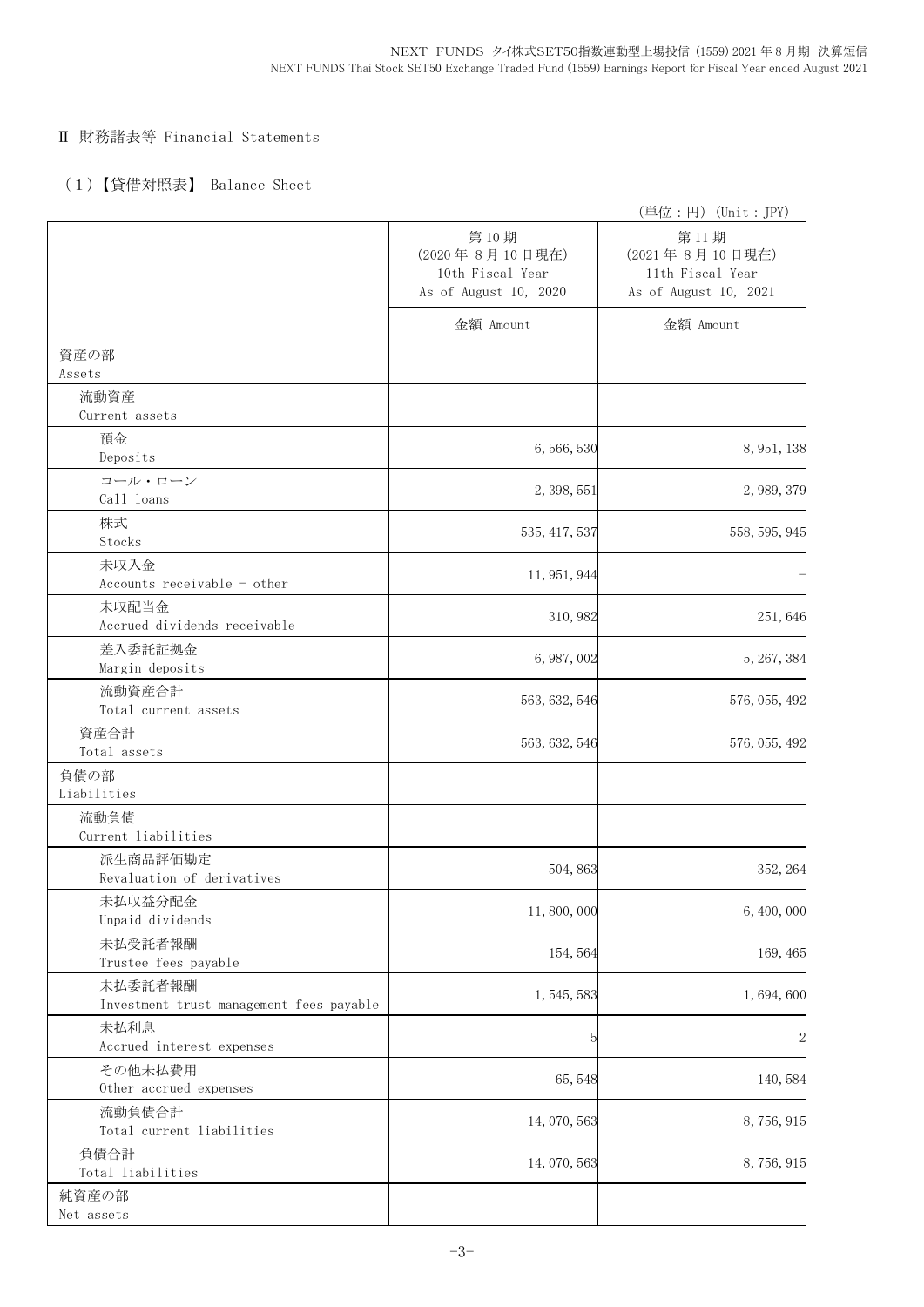| 元本等<br>Principal and other                            |               |               |
|-------------------------------------------------------|---------------|---------------|
| 元本<br>Principal                                       | 396, 000, 000 | 396, 000, 000 |
| 剰余金<br>Surplus                                        |               |               |
| 期末剰余金又は期末欠損金(△)<br>Surplus (deficit) at end of period | 153, 561, 983 | 171, 298, 577 |
| (分配準備積立金)<br>(Reserve for distribution)               | 96, 122       | 111,958       |
| 元本等合計<br>Total principal and other                    | 549, 561, 983 | 567, 298, 577 |
| 純資産合計<br>Total net assets                             | 549, 561, 983 | 567, 298, 577 |
| 負債純資産合計<br>Total liabilities and net assets           | 563, 632, 546 | 576, 055, 492 |

(2)【損益及び剰余金計算書】 Statement of Income and Retained Earnings

|                                                                               |                                                                                                           | (単位:円) (Unit: JPY)                                                                                        |
|-------------------------------------------------------------------------------|-----------------------------------------------------------------------------------------------------------|-----------------------------------------------------------------------------------------------------------|
|                                                                               | 第10期<br>2019年8月11日<br>自<br>至 2020年8月10日<br>10th Fiscal Year<br>From August 11, 2019<br>to August 10, 2020 | 第11期<br>2020年8月11日<br>自<br>至 2021年8月10日<br>11th Fiscal Year<br>From August 11, 2020<br>to August 10, 2021 |
|                                                                               | 金額 Amount                                                                                                 | 金額 Amount                                                                                                 |
| 営業収益<br>Operating revenue                                                     |                                                                                                           |                                                                                                           |
| 受取配当金<br>Dividend income                                                      | 16, 813, 987                                                                                              | 11, 219, 107                                                                                              |
| 有価証券売買等損益<br>Profit and loss on buying and selling of<br>securities and other | $\triangle$ 147, 298, 538                                                                                 | 32, 791, 388                                                                                              |
| 派生商品取引等損益<br>Profit and loss on dealing of derivatives                        | $\triangle$ 1, 203, 382                                                                                   | $\triangle$ 676, 632                                                                                      |
| 為替差損益<br>Foreign exchange gains or losses                                     | $\triangle$ 12, 300, 402                                                                                  | $\triangle$ 14, 393, 998                                                                                  |
| その他収益<br>Other revenue                                                        | 404, 703                                                                                                  |                                                                                                           |
| 営業収益合計<br>Total operating revenue                                             | $\triangle$ 143, 583, 632                                                                                 | 28, 939, 865                                                                                              |
| 営業費用<br>Operating expenses                                                    |                                                                                                           |                                                                                                           |
| 支払利息<br>Interest expenses                                                     | 965                                                                                                       | 684                                                                                                       |
| 受託者報酬<br>Trustee fees                                                         | 353,065                                                                                                   | 324, 352                                                                                                  |
| 委託者報酬<br>Investment trust management fees                                     | 3, 530, 549                                                                                               | 3, 243, 374                                                                                               |
| その他費用<br>Other expenses                                                       | 1, 492, 141                                                                                               | 1, 234, 861                                                                                               |
| 営業費用合計<br>Total operating expenses                                            | 5, 376, 720                                                                                               | 4, 803, 271                                                                                               |
| 営業利益又は営業損失 (△)                                                                | $\triangle$ 148, 960, 352                                                                                 | 24, 136, 594                                                                                              |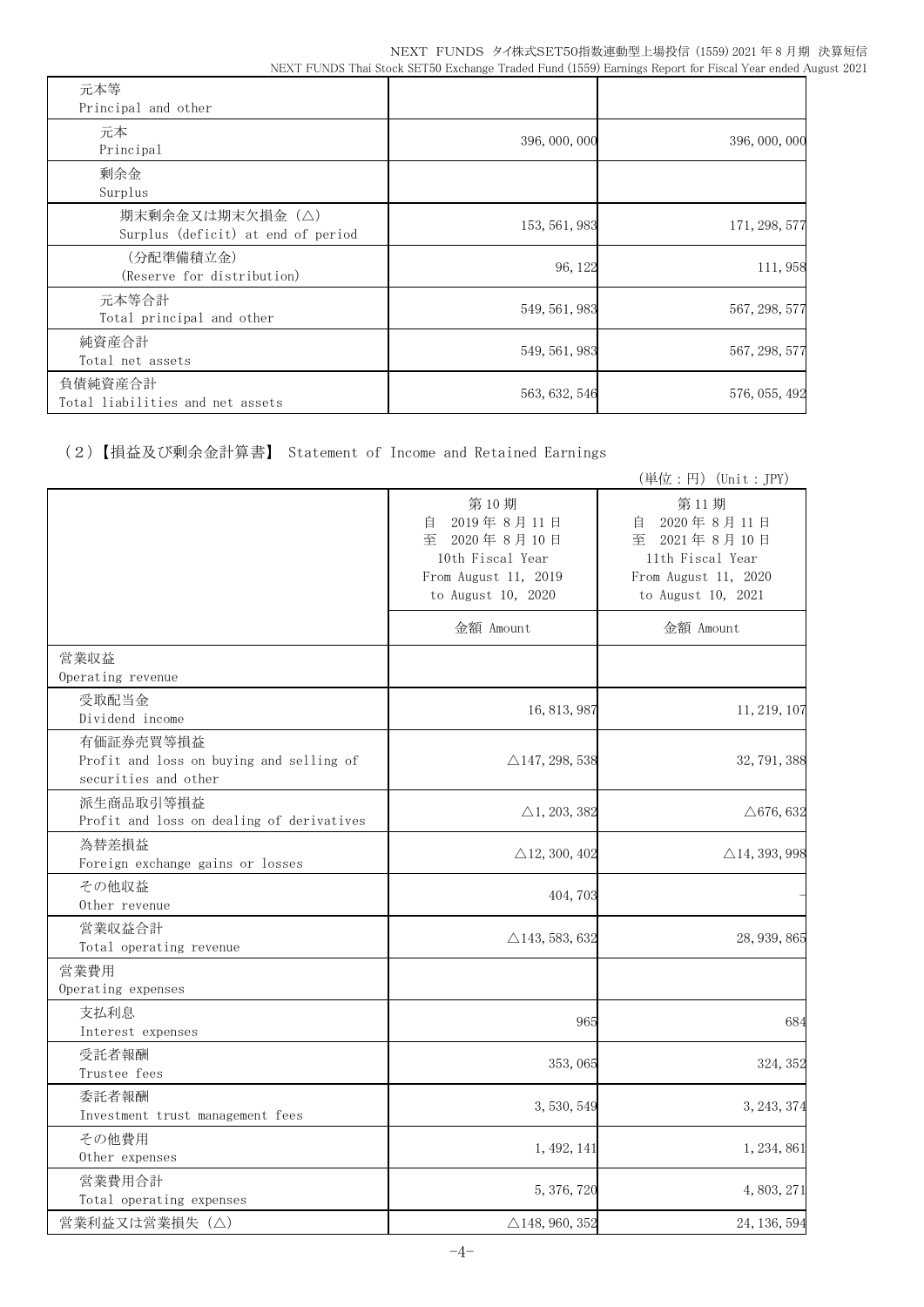| Operating profit (loss)                                                                                  |                           |               |
|----------------------------------------------------------------------------------------------------------|---------------------------|---------------|
| 経常利益又は経常損失(△)<br>Ordinary profit (loss)                                                                  | $\triangle$ 148, 960, 352 | 24, 136, 594  |
| 当期純利益又は当期純損失(△)<br>Profit (loss)                                                                         | $\triangle$ 148, 960, 352 | 24, 136, 594  |
| 一部解約に伴う当期純利益金額の分配額又は一部解<br>約に伴う当期純損失金額の分配額(△)<br>Distribution of profit loss from partial<br>redemptions |                           |               |
| 期首剰余金又は期首欠損金(△)<br>Surplus (deficit) at beginning of period                                              | 314, 322, 335             | 153, 561, 983 |
| 剰余金増加額又は欠損金減少額<br>Increase in surplus or decrease in deficit                                             |                           |               |
| 剰余金減少額又は欠損金増加額<br>Decrease in surplus or increase in deficit                                             |                           |               |
| 分配金<br>Dividends                                                                                         | 11,800,000                | 6, 400, 000   |
| 期末剰余金又は期末欠損金(△)<br>Surplus (deficit) at end of period                                                    | 153, 561, 983             | 171, 298, 577 |

## (3)【注記表】

(重要な会計方針に係る事項に関する注記)

| 1. 運用資産の評価基準及び評価方法 | 株式                                                                         |
|--------------------|----------------------------------------------------------------------------|
|                    | 原則として時価で評価しております。                                                          |
|                    | 時価評価にあたっては、市場価格のある有価証券についてはその最終相場(計算日                                      |
|                    | に最終相場のない場合には、直近の日の最終相場)で評価しております。                                          |
|                    | 新株予約権証券                                                                    |
|                    | 原則として時価で評価しております。                                                          |
|                    | 時価評価にあたっては、市場価格のある有価証券についてはその最終相場(計算日<br>に最終相場のない場合には、直近の日の最終相場)で評価しております。 |
|                    | 先物取引                                                                       |
|                    | 計算日に知りうる直近の日の主たる取引所の発表する清算値段又は最終相場で評価                                      |
|                    | しております。                                                                    |
|                    | 為替予約取引                                                                     |
|                    | 計算日において予約為替の受渡日の対顧客先物相場の仲値で評価しております。                                       |
|                    | 2.外貨建資産・負債の本邦通貨への換信託財産に属する外貨建資産・負債の円換算は、原則として、わが国における計算                    |
| 算基準                | 期間末日の対顧客電信売買相場の仲値によって計算しております。                                             |
| 3. 費用・収益の計上基準      | 受取配当金                                                                      |
|                    | 原則として配当落ち日において、確定配当金額又は予想配当金額を計上しておりま<br>す。                                |
|                    | 投資信託受益証券については、原則として収益分配金落ち日において、当該収益分 <br>配金額を計上しております。                    |
|                    | 有価証券売買等損益                                                                  |
|                    | 約定日基準で計上しております。                                                            |
|                    | 派生商品取引等損益                                                                  |
|                    | 約定日基準で計上しております。                                                            |
|                    | 為替差損益                                                                      |
|                    | 約定日基準で計上しております。                                                            |
|                    | 4. 金融商品の時価等に関する事項の補金融商品の時価には、市場価格に基づく価額のほか、市場価格がない場合には合理                   |
| 足説明                | 的に算定された価額が含まれております。当該価額の算定においては一定の前提条                                      |
|                    | 件等を採用しているため、異なる前提条件等によった場合、当該価額が異なること                                      |
|                    | もあります。                                                                     |
|                    | また、デリバティブ取引に関する契約額等は、あくまでもデリバティブ取引におけ                                      |
|                    | る名目的な契約額または計算上の想定元本であり、当該金額自体がデリバティブ取<br>引の市場リスクの大きさを示すものではありません。          |
| 5. その他             | 当ファンドの計算期間は、信託約款の規定により、2020年8月11日から2021年                                   |
|                    | 8月10日までとなっております。                                                           |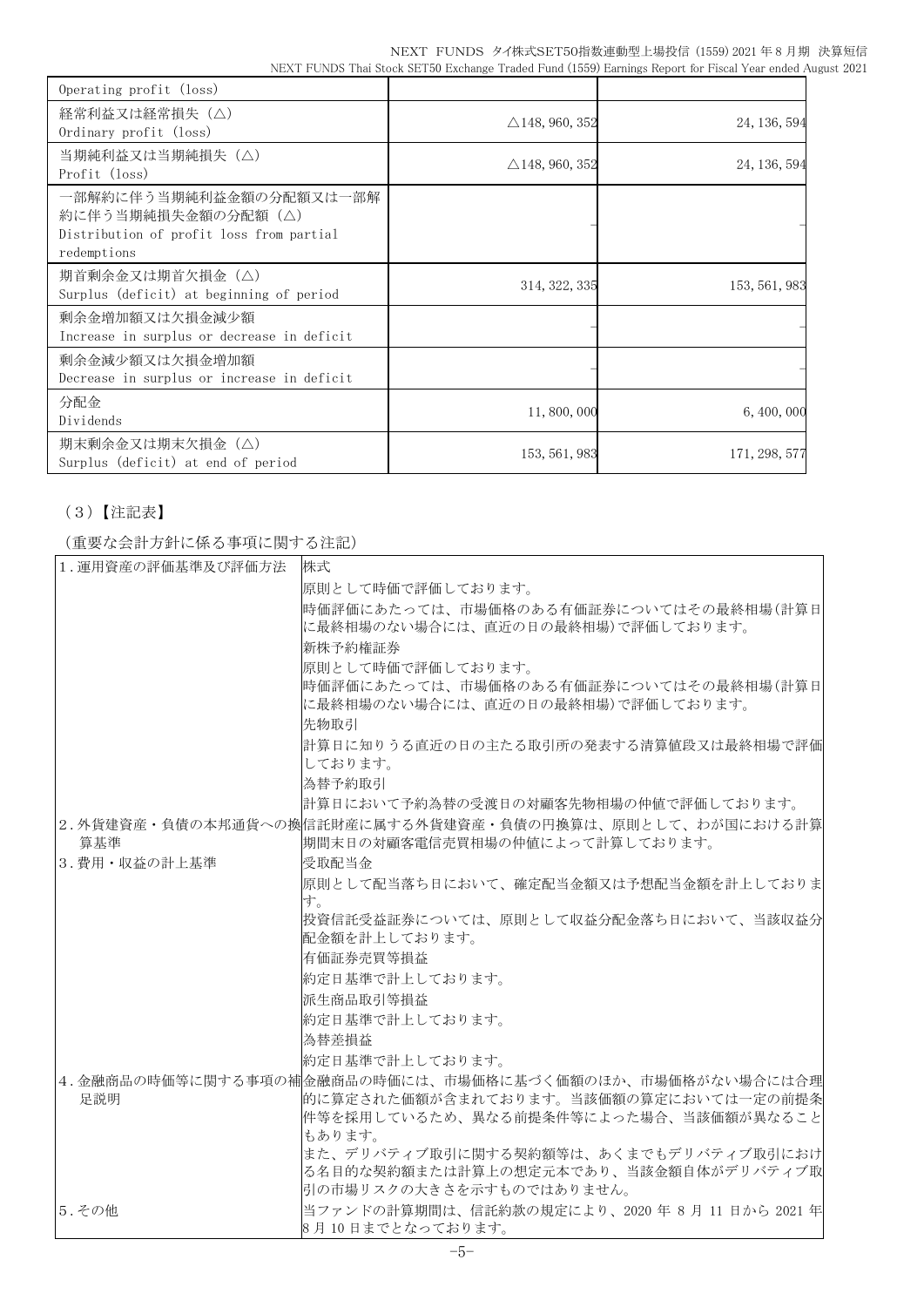(重要な会計上の見積りに関する注記) 該当事項はありません。

(貸借対照表に関する注記)

|    | 第10期                    |                          |                | 第11期                    |                        |
|----|-------------------------|--------------------------|----------------|-------------------------|------------------------|
|    | 2020年8月10日現在            |                          |                | 2021年8月10日現在            |                        |
|    | 計算期間の末日における受益権の総数       |                          |                | 計算期間の末日における受益権の総数       |                        |
|    |                         | $200,000 \Box$           |                |                         | $200,000 \Box$         |
| 2. | 計算期間の末日における1単位当たりの純資産の額 |                          | <sup>2</sup> . | 計算期間の末日における1単位当たりの純資産の額 |                        |
|    | 1 口当たり純資産額              | $2,747.8$ 円              |                | 1口当たり純資産額               | $2,836.5 \,\boxtimes$  |
|    | (10 口当たり純資産額)           | $(27, 478 \,\mathrm{H})$ |                | (10 口当たり純資産額)           | $(28, 365 \,\text{H})$ |

(損益及び剰余金計算書に関する注記)

| 第10期                                                      |                              |                | 第11期 |                                                         |                     |                |  |
|-----------------------------------------------------------|------------------------------|----------------|------|---------------------------------------------------------|---------------------|----------------|--|
|                                                           | 自 2019年8月11日<br>至 2020年8月10日 |                |      | 自<br>2020年8月11日<br>至 2021年8月10日                         |                     |                |  |
| 1.分配金の計算過程                                                |                              |                |      | 1.分配金の計算過程                                              |                     |                |  |
| 項目                                                        |                              |                |      | 項目                                                      |                     |                |  |
| 当期配当等収益額                                                  | A                            | 17, 217, 725 円 |      | 当期配当等収益額                                                | A                   | 11, 218, 423 円 |  |
| 分配準備積立金                                                   | B                            | 54,152円        |      | 分配準備積立金                                                 | B                   | 96,122円        |  |
| 配当等収益合計額                                                  | $C=A+B$                      | 17, 271, 877 円 |      | 配当等収益合計額                                                | $C=A+B$             | 11, 314, 545 円 |  |
| 経費                                                        | D                            | $5,375,755$ 円  |      | 経費                                                      | D                   | 4,802,587円     |  |
| 収益分配可能額                                                   | $E=C-D$                      | 11,896,122円    |      | 収益分配可能額                                                 | $E=C-D$             | 6,511,958円     |  |
| 収益分配金                                                     | $\mathbf{F}$                 | 11,800,000円    |      | 収益分配金                                                   | F                   | 6,400,000円     |  |
| 次期繰越金(分配準備積立金)                                            | $G = E - F$                  | 96,122円        |      | 次期繰越金(分配準備積立金)                                          | $G = E - F$         | 111,958円       |  |
| 口数                                                        | H                            | $200,000 \Box$ |      | 口数                                                      | H                   | $200,000 \Box$ |  |
| 10 口当たり分配金                                                | $I = F/H \times 10$          | 590 円          |      | 10 口当たり分配金                                              | $I = F/H \times 10$ | 320 円          |  |
| 2. その他費用<br>その他費用のうち1,128,063円は、外貨建資産の保管等に要<br>する費用であります。 |                              |                |      | 2. その他費用<br>その他費用のうち880,808円は、外貨建資産の保管等に要す<br>る費用であります。 |                     |                |  |

(金融商品に関する注記)

(1)金融商品の状況に関する事項

| 第10期                            | 第11期                    |
|---------------------------------|-------------------------|
| 自 2019年8月11日                    | 自 2020年 8月11日           |
| 至 2020年8月10日                    | 至 2021年8月10日            |
| 11. 金融商品に対する取組方針                | 1. 金融商品に対する取組方針         |
| 当ファンドは、投資信託及び投資法人に関する法律第2条第  同左 |                         |
| 4 項に定める証券投資信託であり、信託約款に規定する運用    |                         |
| の基本方針に従い、有価証券等の金融商品に対して投資とし     |                         |
| て運用することを目的としております。              |                         |
| 2. 金融商品の内容及びその金融商品に係るリスク        | 2.金融商品の内容及びその金融商品に係るリスク |
| 当ファンドが保有する金融商品の種類は、有価証券、デリバ 同左  |                         |
| ティブ取引、コール・ローン等の金銭債権及び金銭債務であ     |                         |
| ります。                            |                         |
| 当ファンドが保有する有価証券の詳細は、(その他の注記)の    |                         |
| 2 有価証券関係に記載しております。              |                         |
| これらは、株価変動リスク、為替変動リスクなどの市場リス     |                         |
| ク、信用リスク及び流動性リスクにさらされております。      |                         |
| 当ファンドは、信託財産に属する資産の効率的な運用に資す     |                         |
| ることを目的として、株価指数先物取引を行っております。     |                         |
| 当該デリバティブ取引は、対象とする株価指数等に係る価格     |                         |
| 変動リスクを有しております。                  |                         |
| 当ファンドは、信託財産に属する外貨建資金の受渡を行うこ     |                         |
| とを目的として、為替予約取引を利用しております。        |                         |
| 3.金融商品に係るリスク管理体制                | 3.金融商品に係るリスク管理体制        |
| 委託会社においては、独立した投資リスク管理に関する委員  同左 |                         |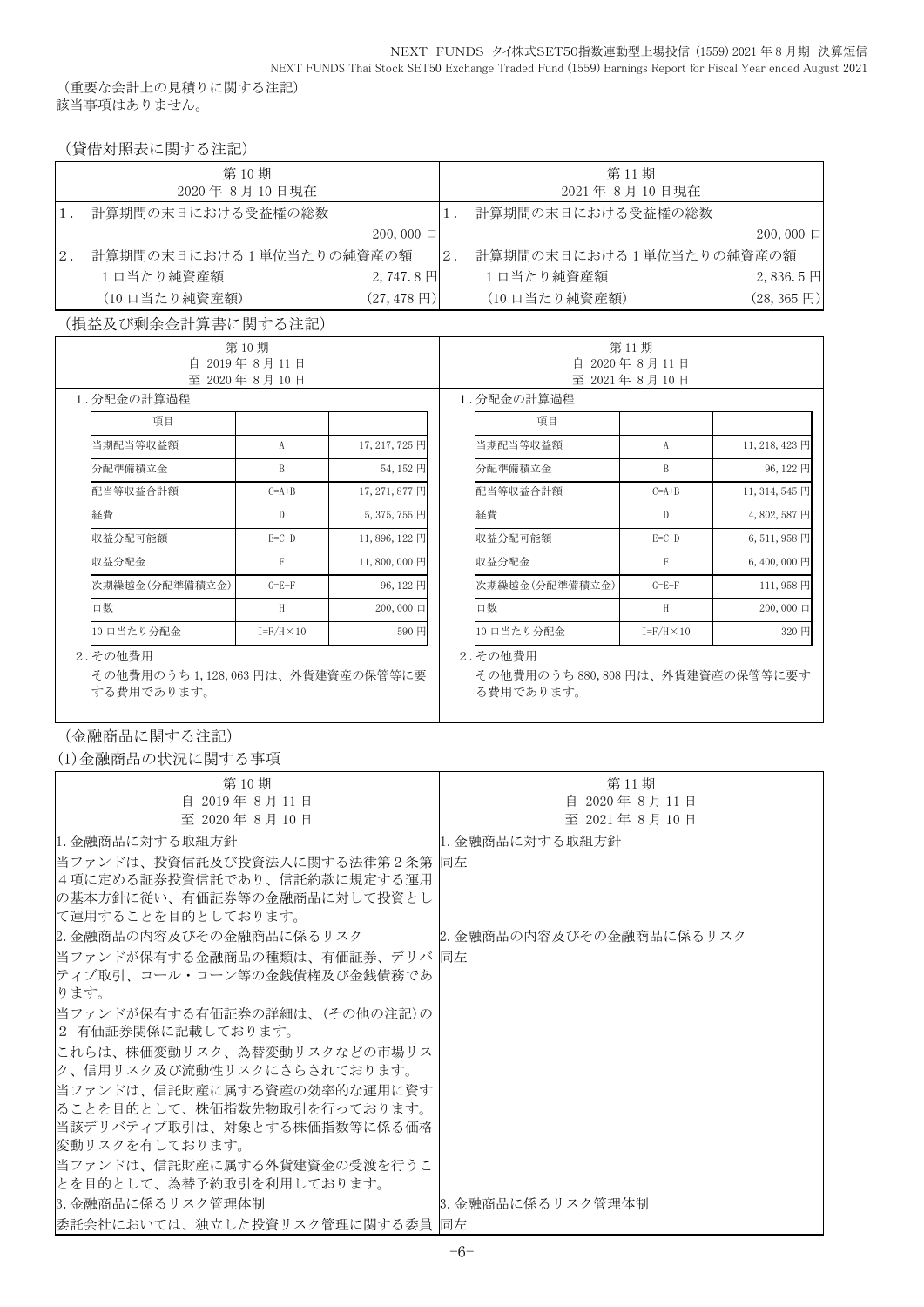NEXT FUNDS Thai Stock SET50 Exchange Traded Fund (1559) Earnings Report for Fiscal Year ended August 2021 会を設け、パフォーマンスの考査及び運用リスクの管理を行 なっております。 ○市場リスクの管理 市場リスクに関しては、資産配分等の状況を常時、分析・把 握し、投資方針に沿っているか等の管理を行なっておりま す。 ○信用リスクの管理 信用リスクに関しては、発行体や取引先の財務状況等に関す る情報収集・分析を常時、継続し、格付等の信用度に応じた 組入制限等の管理を行なっております。 ○流動性リスクの管理 流動性リスクに関しては、必要に応じて市場流動性の状況を 把握し、取引量や組入比率等の管理を行なっております。

(2)金融商品の時価等に関する事項

| 第10期                       | 第11期              |
|----------------------------|-------------------|
| 2020年 8月 10日現在             | 2021年 8月 10日現在    |
| 1.貸借対照表計上額、時価及び差額          | 1.貸借対照表計上額、時価及び差額 |
| 貸借対照表上の金融商品は原則としてすべて時価で評価し | 同左                |
| ているため、貸借対照表計上額と時価との差額はありませ |                   |
| $\mathcal{W}_{\alpha}$     |                   |
| 2. 時価の算定方法                 | 2.時価の算定方法         |
| 株式                         | 同左                |
| (重要な会計方針に係る事項に関する注記)に記載して  |                   |
| おります。                      |                   |
| 新株予約権証券                    |                   |
| (重要な会計方針に係る事項に関する注記)に記載して  |                   |
| おります。                      |                   |
| 派生商品評価勘定                   |                   |
| デリバティブ取引については、(その他の注記) の 3 |                   |
| デリバティブ取引関係に記載しております。       |                   |
| コール・ローン等の金銭債権及び金銭債務        |                   |
| これらの科目は短期間で決済されるため、帳簿価額は時  |                   |
| 価と近似していることから、当該帳簿価額を時価としてお |                   |
| ります。                       |                   |

(関連当事者との取引に関する注記)

| 第10期                                                                                 | 第11期         |
|--------------------------------------------------------------------------------------|--------------|
| 自 2019年8月11日                                                                         | 自 2020年8月11日 |
| 至 2020年8月10日                                                                         | 至 2021年8月10日 |
| 市場価格その他当該取引に係る公正な価格を勘案して、一般  同左<br> の取引条件と異なる関連当事者との取引は行なわれていない  <br>ため、該当事項はございません。 |              |

(その他の注記)

1 元本の移動

| 第10期         | 第11期                                  |
|--------------|---------------------------------------|
| 自 2019年8月11日 | 自 2020年8月11日                          |
| 至 2020年8月10日 | 至 2021年8月10日                          |
| 期首元本額        | 396,000,000 円期首元本額<br>$396,000,000$ 円 |
| 期中追加設定元本額    | 0円期中追加設定元本額<br>$0$ $\Box$             |
| 期中一部解約元本額    | 0円期中一部解約元本額<br>$0$ $\Box$             |

2 有価証券関係

売買目的有価証券

| 種類 | 第10期<br>自 2019年8月11日<br>至 2020年8月10日 | 第11期<br>自 2020年8月11日<br>至 2021年8月10日 |  |  |
|----|--------------------------------------|--------------------------------------|--|--|
|    | 損益に含まれた評価差額(円)                       | 損益に含まれた評価差額(円)                       |  |  |
| 株式 | $\triangle$ 138, 043, 806            | 30, 004, 499                         |  |  |
| 合計 | $\triangle$ 138, 043, 806            | 30, 004, 499                         |  |  |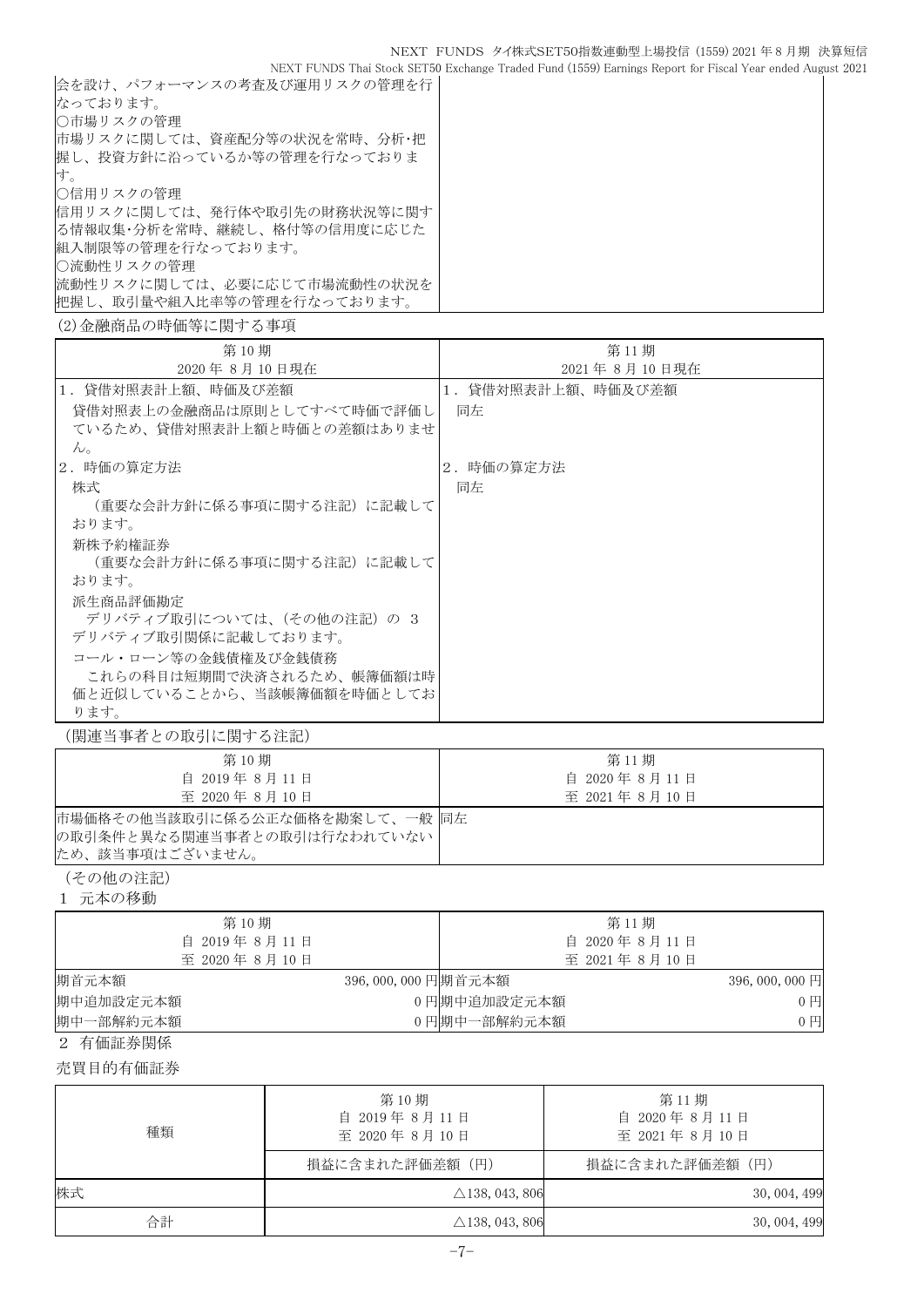#### NEXT FUNDS タイ株式SET50指数連動型上場投信 (1559) 2021 年 8 月期 決算短信 NEXT FUNDS Thai Stock SET50 Exchange Traded Fund (1559) Earnings Report for Fiscal Year ended August 2021

3 デリバティブ取引関係

デリバティブ取引の契約額等、時価及び評価損益

|           |              |           | 第10期(2020年8月10日現在) | 第11期(2021年8月10日現在)   |             |           |             |                      |
|-----------|--------------|-----------|--------------------|----------------------|-------------|-----------|-------------|----------------------|
| 種類        | 契約額等 (円)     |           |                    |                      |             | 契約額等 (円)  |             |                      |
|           |              | うち1年<br>超 | 時価 (円)             | 評価損益 (円)             |             | うち1年<br>超 | 時価 (円)      | 評価損益 (円)             |
| 市場取引      |              |           |                    |                      |             |           |             |                      |
| 株価指数先物取引  |              |           |                    |                      |             |           |             |                      |
| 買建        | 13, 275, 240 |           | 12,780,028         | $\triangle$ 495, 212 | 8, 190, 468 |           | 7, 848, 126 | $\triangle$ 342, 342 |
| 市場取引以外の取引 |              |           |                    |                      |             |           |             |                      |
| 為替予約取引    |              |           |                    |                      |             |           |             |                      |
| 売建        | 12, 363, 849 |           | 12, 373, 500       | $\triangle$ 9,651    | 6, 260, 078 |           | 6, 270, 000 | $\triangle$ 9, 922   |
| バーツ       | 12, 363, 849 | —         | 12, 373, 500       | $\triangle$ 9,651    | 6, 260, 078 | —         | 6, 270, 000 | $\triangle$ 9, 922   |
| 合計        |              |           |                    | $\triangle$ 504, 863 |             |           |             | $\triangle$ 352, 264 |

(注)時価の算定方法

#### 1先物取引

外国先物取引について

先物の評価においては、計算日に知りうる直近の日の主たる取引所の発表する清算値段又は最終相場で評価してお ります。

#### 2為替予約取引

1)計算日において対顧客先物相場の仲値が発表されている外貨については以下のように評価しております。

①計算日において為替予約の受渡日(以下「当該日」といいます)の対顧客先物相場の仲値が発表されている場合 は、当該為替予約は当該仲値で評価しております。

②計算日において当該日の対顧客先物相場の仲値が発表されていない場合は、以下の方法によっております。

- ・計算日に当該日を超える対顧客先物相場が発表されている場合には、当該日に最も近い前後二つの対顧客先物 相場の仲値をもとに計算したレートを用いております。
- ・計算日に当該日を超える対顧客先物相場が発表されていない場合には、当該日に最も近い発表されている対顧 客先物相場の仲値を用いております。
- 2)計算日に対顧客先物相場の仲値が発表されていない外貨については、計算日の対顧客相場の仲値で評価しておりま す。

※上記取引でヘッジ会計が適用されているものはございません。

### (4)【附属明細表】

第 1 有価証券明細表

(1)株式(2021 年 8 月 10 日現在)

| 種類<br>通貨 |     | 銘柄                               | 株式数     | 評価額    |                  |    |  |
|----------|-----|----------------------------------|---------|--------|------------------|----|--|
|          |     |                                  |         | 単価     | 金額               | 備考 |  |
| 株式       | バーツ | IRPC PCL-F                       | 298,500 | 3.54   | 1,056,690.00     |    |  |
|          |     | PTT EXPLORATION & PRODUCTION (F) | 58,500  | 105.00 | 6, 142, 500, 00  |    |  |
|          |     | $PTT$ PCL $(F)$                  | 421,700 | 34.50  | 14, 548, 650, 00 |    |  |
|          |     | THAI OIL PCL(F)                  | 30, 100 | 45.00  | 1, 354, 500, 00  |    |  |
|          |     | INDORAMA VENTURES-FOREIGN        | 82,700  | 40.00  | 3, 308, 000, 00  |    |  |
|          |     | PTT GLOBAL CHEMICAL PCL-FOREIGN  | 66,400  | 58.00  | 3, 851, 200, 00  |    |  |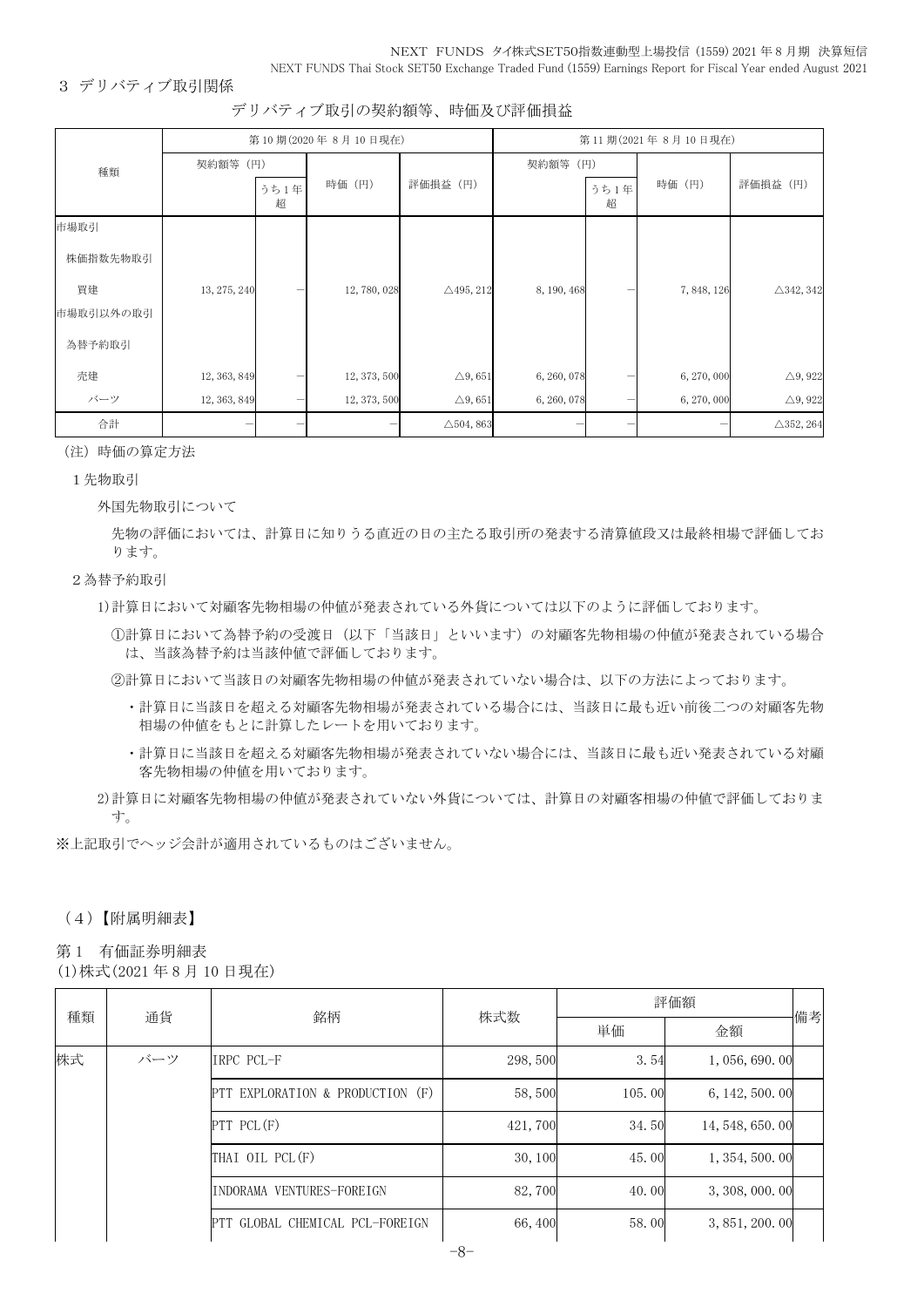NEXT FUNDS タイ株式SET50指数連動型上場投信 (1559) 2021 年 8 月期 決算短信 NEXT FUNDS Thai Stock SET50 Exchange Traded Fund (1559) Earnings Report for Fiscal Year ended August 2021

| SIAM CEMENT PCL-NVDR              | 17,700      | 416.00 | 7, 363, 200, 00  |  |
|-----------------------------------|-------------|--------|------------------|--|
| SCG PACKAGING PLC-NVDR            | 63, 100     | 67.00  | 4, 227, 700. 00  |  |
| BTS GROUP HOLDINGS PCL(F)         | 193, 400    | 8.50   | 1, 643, 900. 00  |  |
| AIRPORTS OF THAILAND PCL(F)       | 211,000     | 58.25  | 12, 290, 750. 00 |  |
| BANGKOK EXPRESSWAY AND METRO PCL- | 225, 200    | 7.75   | 1, 745, 300, 00  |  |
| SRI TRANG AGRO-INDUSTRY-FOR       | 22,400      | 38.00  | 851, 200. 00     |  |
| MINOR INTERNATIONAL PCL (F)       | 76, 221     | 29.75  | 2, 267, 574. 75  |  |
| CENTRAL RETAIL CORP-FOREIGN       | 88,800      | 31.25  | 2, 775, 000. 00  |  |
| COM7 PCL-F                        | 18,300      | 63.25  | 1, 157, 475. 00  |  |
| HOME PRODUCT CENTER PCL(F)        | 193,500     | 12.60  | 2, 438, 100.00   |  |
| PTT OIL & RETAIL BUSINE-NVDR      | 176,700     | 28.25  | 4, 991, 775.00   |  |
| SIAM GLOBAL HOUSE PCL-FOREIG      | 70,385      | 21.30  | 1, 499, 200. 50  |  |
| BERLI JUCKER PUB CO-FORGN         | 58,900      | 33.75  | 1, 987, 875, 00  |  |
| CP ALL PCL-FOREIGN                | 132,600     | 57.75  | 7,657,650.00     |  |
| CARABAO GROUP PCL-F               | 14,700      | 139.00 | 2, 043, 300. 00  |  |
| OSOTSPA PCL-FOREIGN               | 44, 100     | 34.75  | 1, 532, 475.00   |  |
| CHAROEN POKPHAND FOODS (F)        | 126,800     | 26.50  | 3, 360, 200. 00  |  |
| THAI UNION GROUP PCL-F            | 73,000      | 21.90  | 1, 598, 700. 00  |  |
| SRI TRANG GLOVES THA-FOREIGN      | 41,800      | 37.00  | 1, 546, 600. 00  |  |
| BANGKOK DUSIT MEDICAL SERVICE-F   | 235,000     | 22.40  | 5, 264, 000. 00  |  |
| BUMRUNGRAD HOSPITAL-FOREIGN       | 11,600      | 117.50 | 1, 363, 000. 00  |  |
| BANGKOK BANK PUBLIC CO-NVDR       | 28, 100     | 104.00 | 2, 922, 400.00   |  |
| KASIKORNBANK PCL-NVDR             | 34,900      | 108.50 | 3, 786, 650. 00  |  |
| KRUNG THAI BANK-NVDR              | 205,600     | 10.70  | 2, 199, 920. 00  |  |
| SIAM COMMERCIAL BANK (F)          | 50,000      | 97.50  | 4, 875, 000. 00  |  |
| TISCO FINANCIAL GROUP-NVDR        | 12, 200     | 89.00  | 1, 085, 800. 00  |  |
| TMBTHANACHART BANK PCL-FOREIGN    | 1, 415, 698 | 1.00   | 1, 415, 698. 00  |  |
| DELTA ELECTRONICS THAI-NVDR       | 18,400      | 590.00 | 10, 856, 000. 00 |  |
| KCE ELECTRONICS PCL-FOREIGN       | 17,300      | 80.00  | 1, 384, 000. 00  |  |
| TRUE CORP PCL(F)                  | 489, 900    | 3.08   | 1, 508, 892. 00  |  |
| ADVANCED INFO SERVICE (F)         | 43,900      | 177.50 | 7, 792, 250.00   |  |
| INTOUCH HOLDINGS PCL - NVDR       | 47,300      | 63.25  | 2, 991, 725. 00  |  |
| TOTAL ACCESS COMMUNICA-NVDR       | 36, 200     | 34.50  | 1, 248, 900. 00  |  |
| KRUNGTHAI CARD PCL-FOREIGN        | 38, 100     | 61.25  | 2, 333, 625. 00  |  |
| MUANGTHAI CAPITAL PCL - F         | 31, 200     | 62.25  | 1, 942, 200. 00  |  |